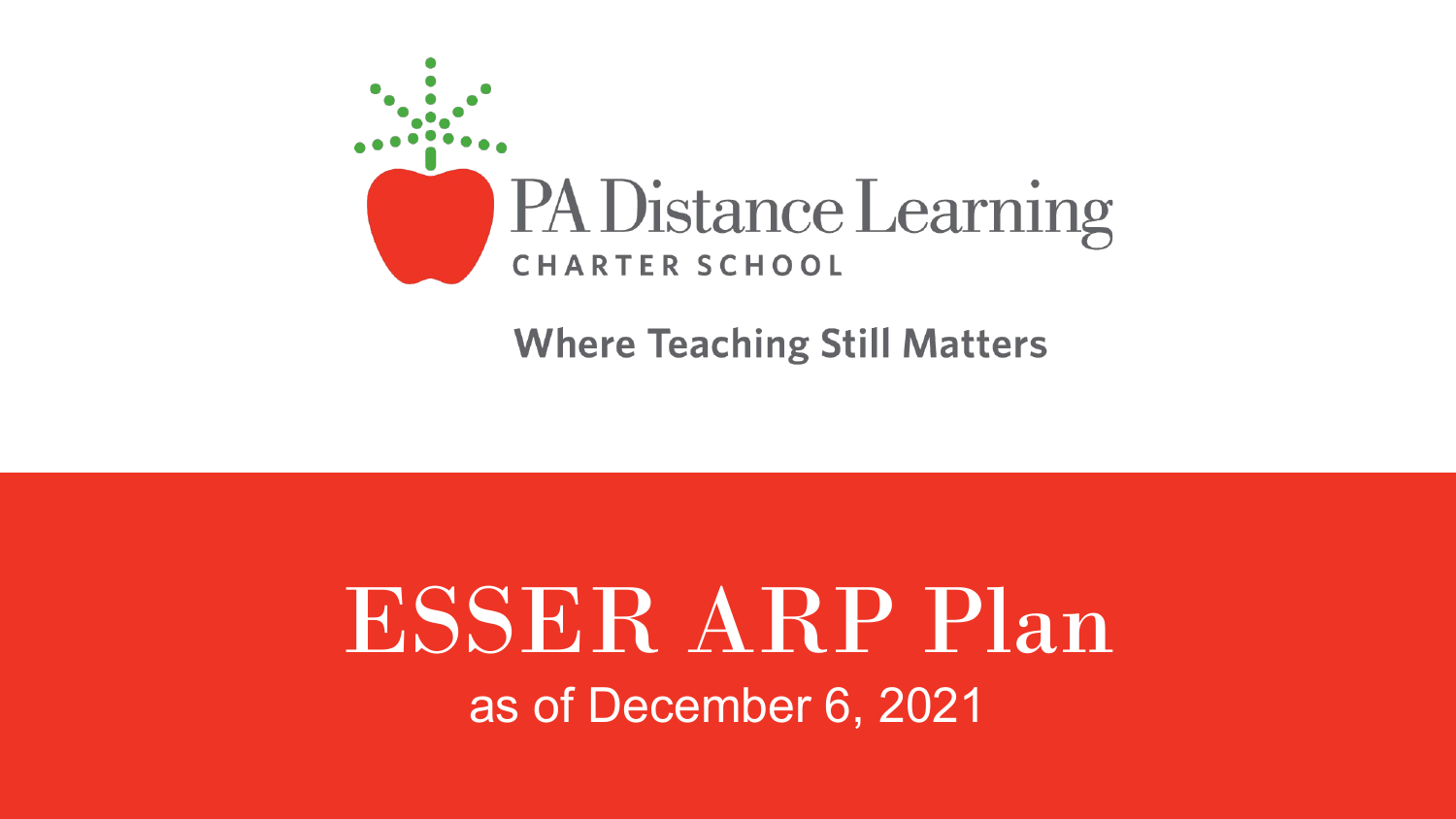

# APR ESSER

(American Rescue Plan Elementary and Secondary School Emergency Relief)

was signed into law in March 2021, and the law provides funds to school districts to help address the impact of the coronavirus pandemic.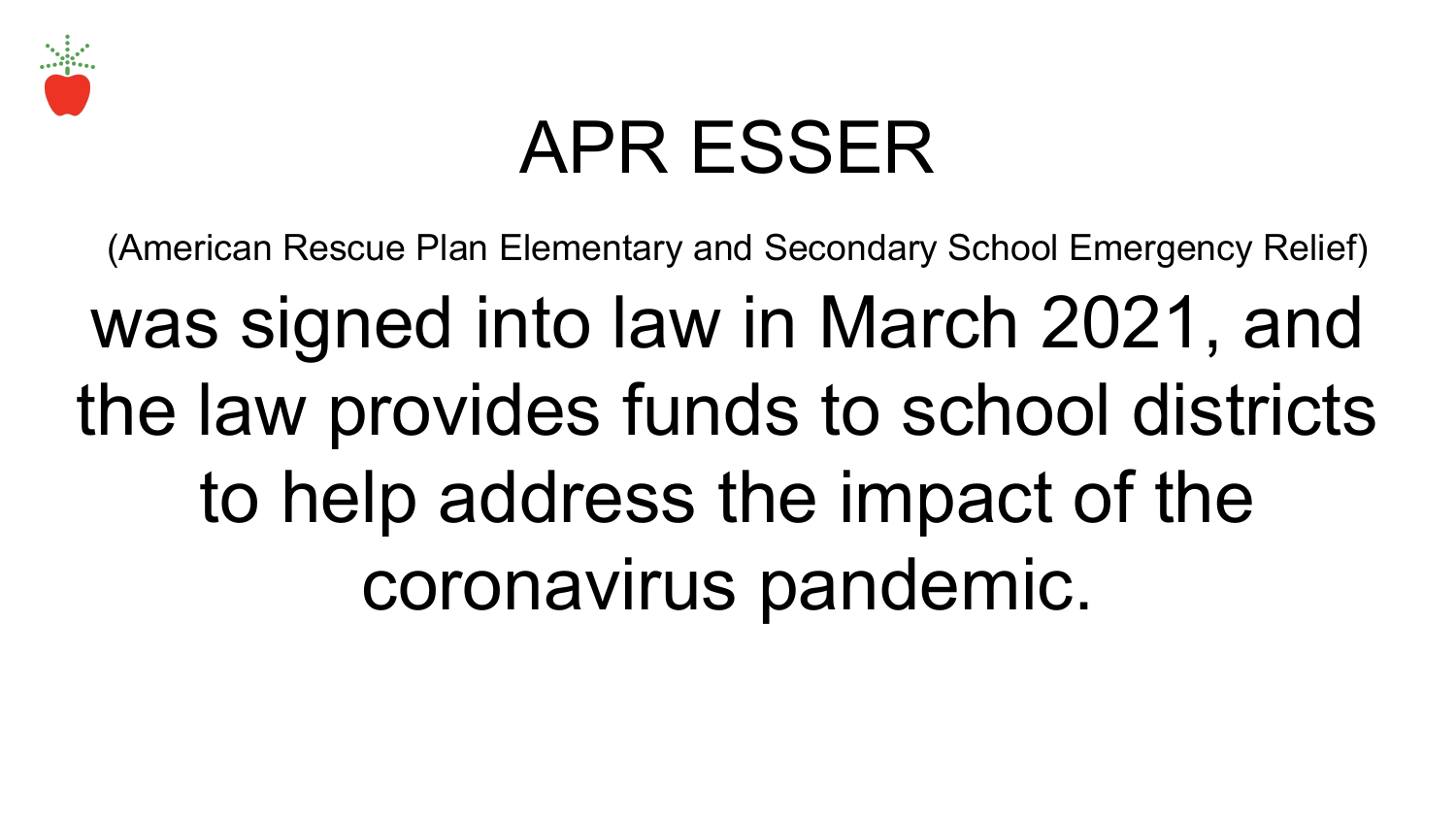## American Rescue Plan Elementary and Secondary School Emergency Relief

#### **Type of Funds Amount of Funds**

- ESSER II \$1,789.392.00
- ARP ESSER \$3,616,848.00
- ARP ESSER Learning Loss \$ 200,937.00
- ARP ESSER Summer School  $$ 40,187.00$
- ARP ESSER After School  $$ 40,187.00$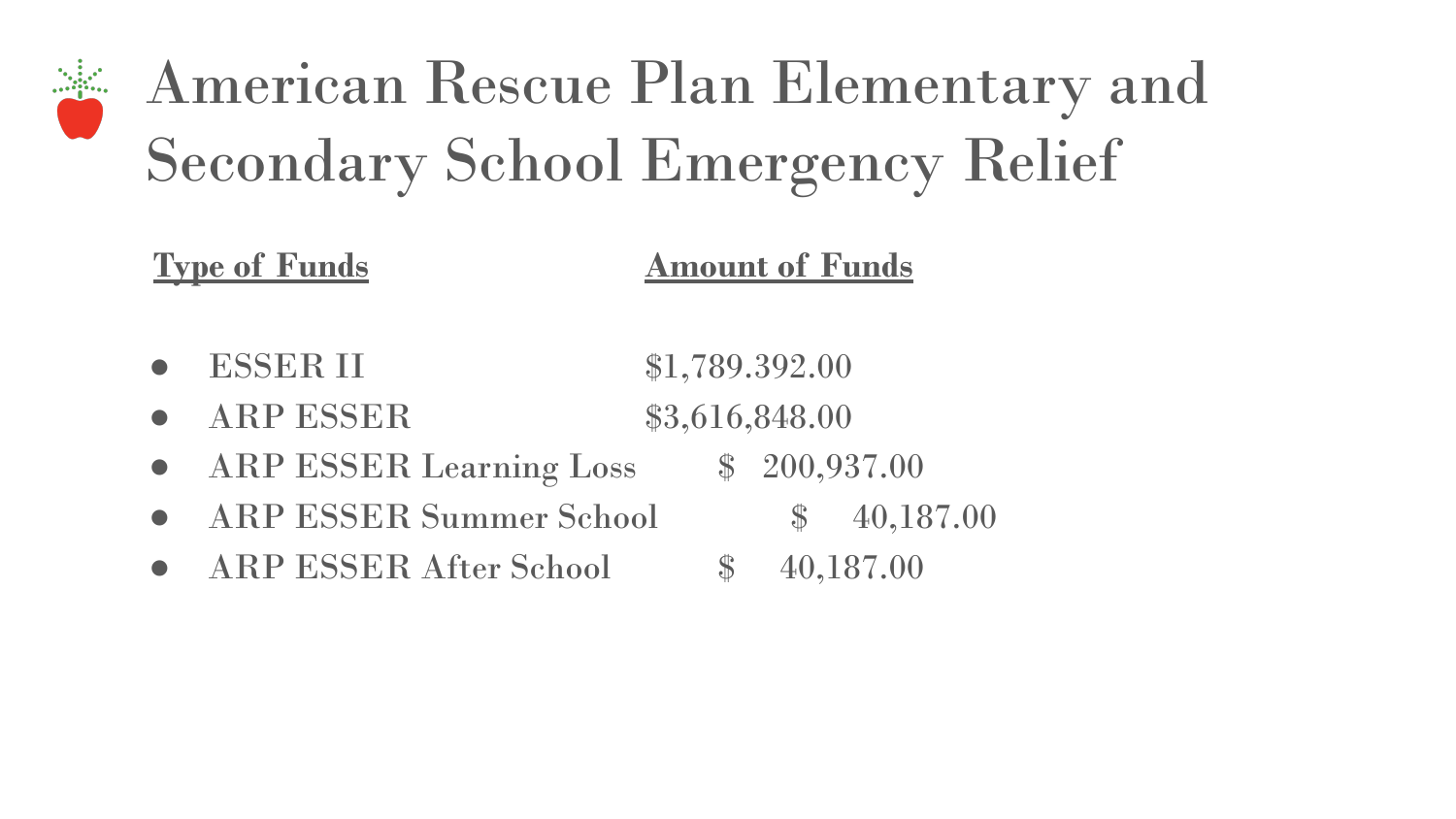

### ARP ESSER: Impact Areas Reviewed

|                                    | <b>Methods Used to Understand Each Type of Impact</b>                                                                                                                                                                                                                                                                                                                                                                                    |
|------------------------------------|------------------------------------------------------------------------------------------------------------------------------------------------------------------------------------------------------------------------------------------------------------------------------------------------------------------------------------------------------------------------------------------------------------------------------------------|
|                                    | Academic Impact of Lost Instructional Time Data Carousel with administrators, Title I team, and DataWise team to review<br>universal screener, benchmark assessment, classroom grades, and summative<br>assessment data. Data team meetings by grade level throughout the school year<br>for implementation of MTSS tiers of intervention/enrichment.                                                                                    |
| <b>Chronic Absenteeism</b>         | Historical attendance is housed in our data warehouse. Quarterly attendance is<br>uploaded and reports can be run to see trends and anomalies. Attendance is<br>shared weekly with Principals, and visible to academic team members via the<br>SIS. Attendance Improvement Plans are implemented, and the Attendance<br>Improvement Program has been expanded to include the school counselor in<br>week 3 and academic teams in week 4. |
| <b>Student Engagement</b>          | MTSS data teams - Monitoring of attendance, grades, class attendance, and<br>lesson completion for trends and anomalies as part of MTSS.                                                                                                                                                                                                                                                                                                 |
| <b>Social-emotional Well-being</b> | MTSS data teams - School counselors conduct surveys, PAYS survey is<br>conducted, Student Assistance Program referrals.                                                                                                                                                                                                                                                                                                                  |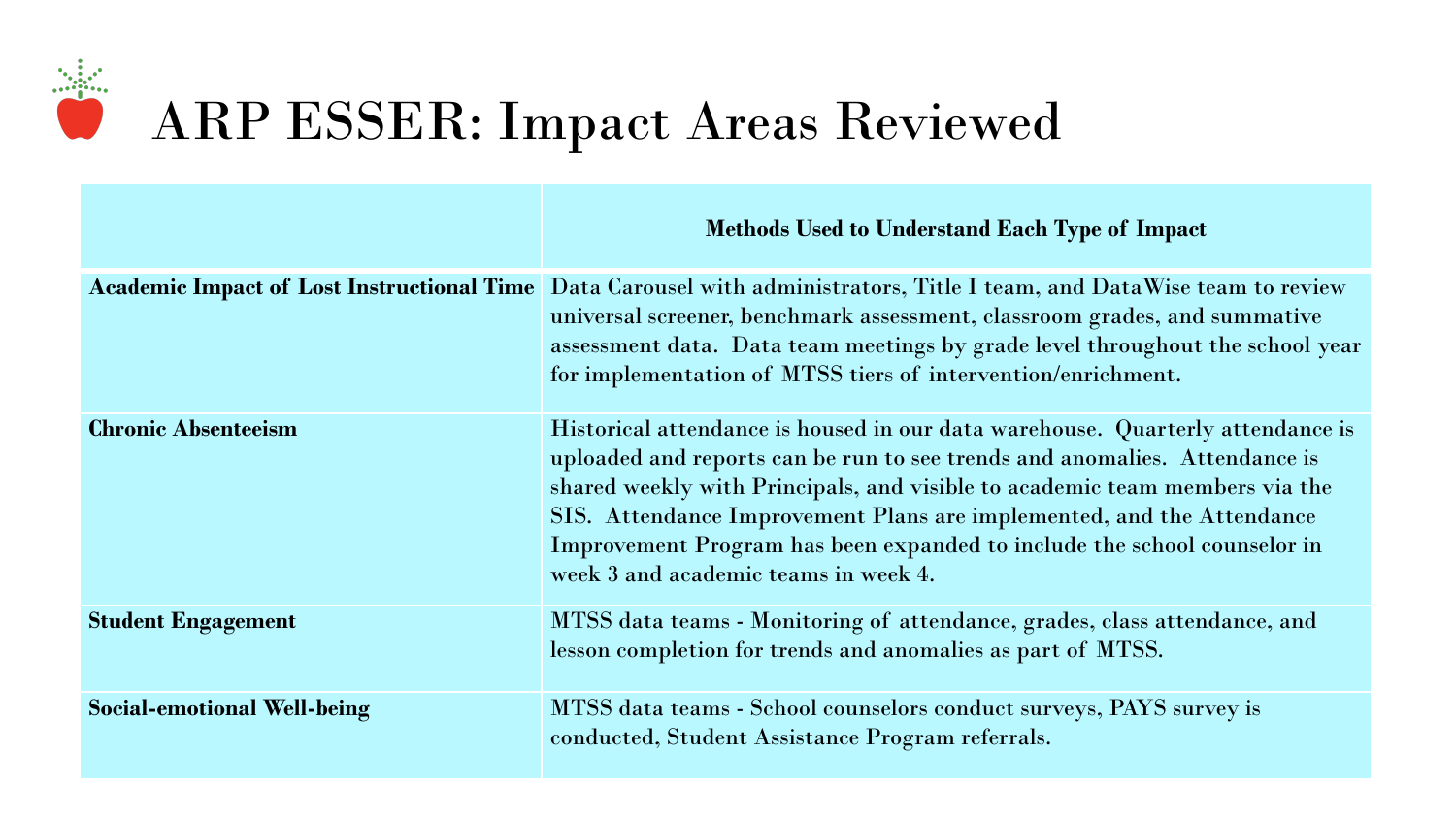#### Communication Plan for Public Access

- The LEA will create a slide presentation of the ARP ESSER Funds.
- The slide presentation will be shared in a public board meeting.
- The slide presentation will be narrated and made available in video and as slides via the public website on the COVID-19 page of the website with the School's Health & Safety Plan.
- A Spanish version will be available and contact information for those requiring translation services.
- A live presentation will be held for parents/caregivers via the school's internal system.
- In accordance with regulations the plan will be made available within 90 days (due date of the eGrant applications was November 29, 2021)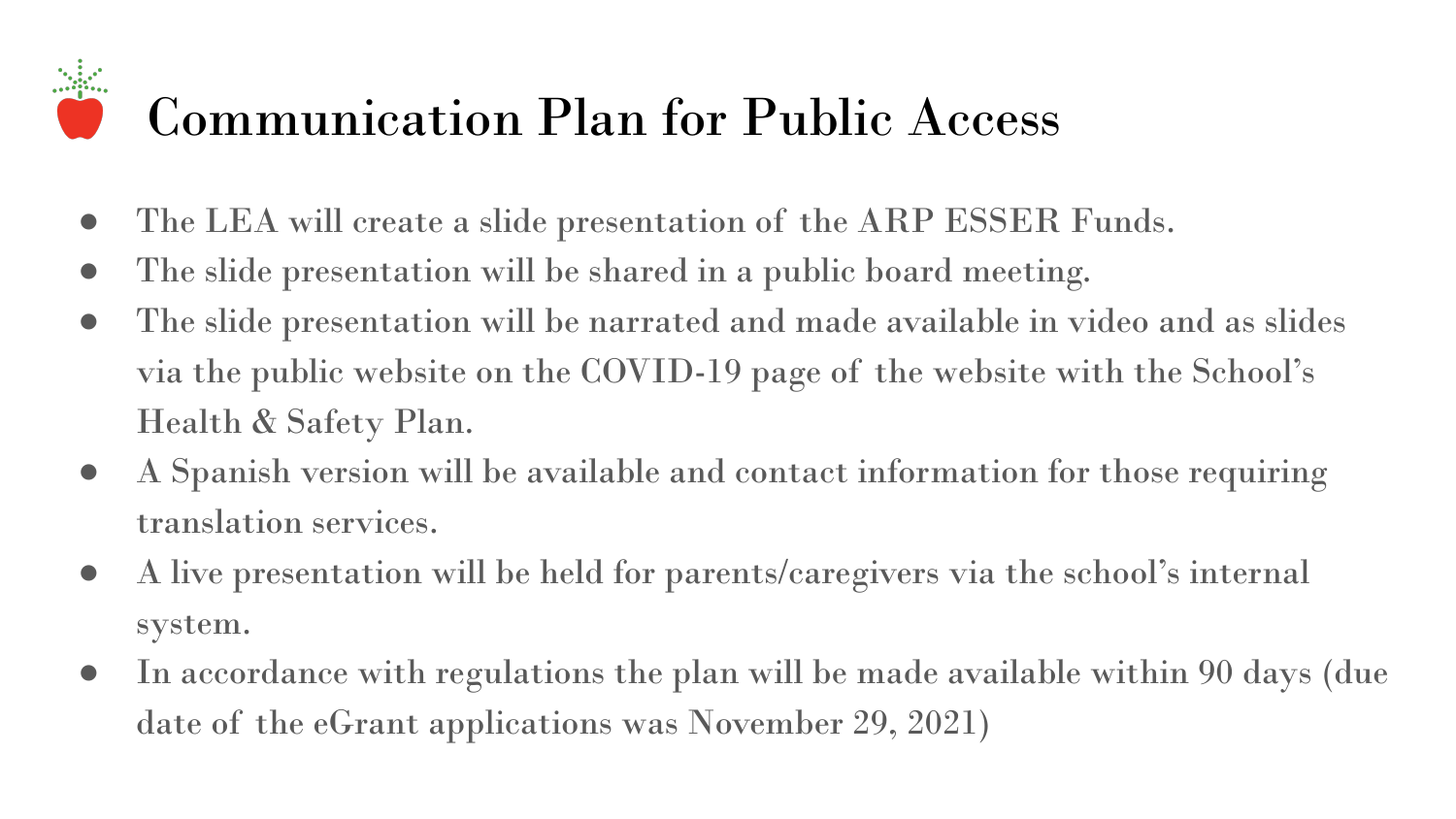#### Monitoring and Reporting

- The LEA will conduct needs assessment surveys, participate in the PAYS survey, and analyze readily available data. Public input will be gained through sharing of the LEA's plans via the public website and Community Engagement Team events/office hours held monthly across Pennsylvania. The input will be used to prioritize and develop the implementation and communication plans for each goal. Monitoring and sharing of outcomes to allow for additional input will occur quarterly.
- The LEA will also be creating the position of Parent Impact Coordinator who will develop a committee of parents and staff to raise student and parent engagement by 10% of the 2020-21 baseline student attendance and parent orientation participation.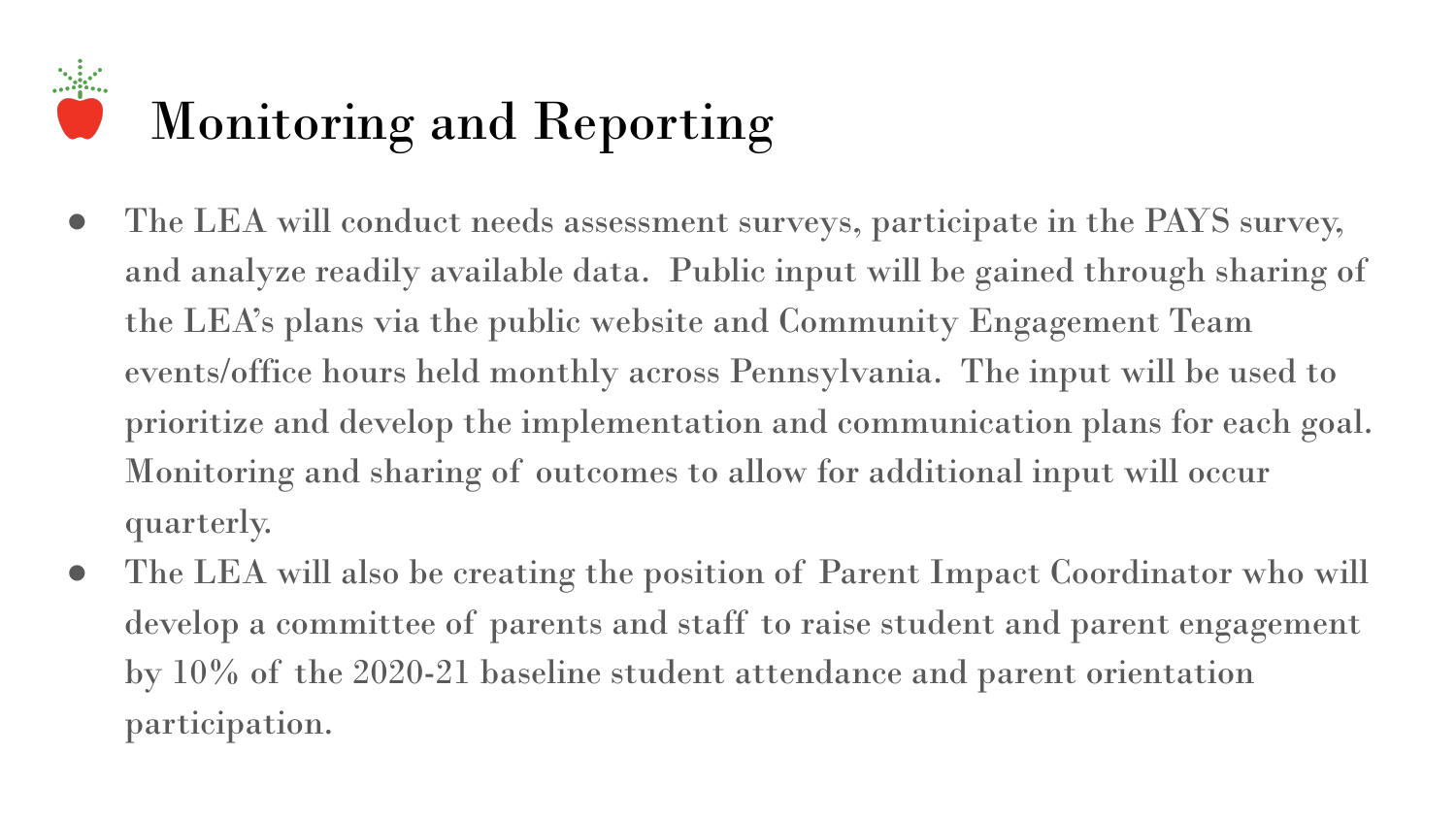

#### Obligation Period: 3/13/2020 to 9/30/2023

ESSER II funds will be utilized to capture FY21, FY22, and FY23 salaries and benefits for personnel. Student enrollment increased as a result of COVID-19, requiring the need for more instructional personnel to support the new students as well as support needs of already existing students.

| <b>POSITION</b>                         | <b>DESCRIPTION</b>            | <b>AMOUNT</b> |
|-----------------------------------------|-------------------------------|---------------|
| Title I & First Grade Teacher           | Salary & Benefits for 1 year  | \$59,141      |
| <b>Graduation Recovery Teacher</b>      | Salary & Benefits for 2 years | \$117,510     |
| <b>Reading Specialist</b>               | Salary & Benefits for 2 years | \$176,356     |
| <b>Community Engagement Coordinator</b> | Salary & Benefits for 2 years | \$209,841     |
| <b>First Grade Teacher</b>              | Salary & Benefits for 3 years | \$285,108     |
| Kindergarten Teacher                    | Salary & Benefits for 3 years | \$224,119     |
| <b>Guidance Counselor</b>               | Salary & Benefits for 1 year  | \$70,306      |
| <b>School Counselor</b>                 | Salary & Benefits for 2 years | \$126,875     |
| 5th Grade ELA Teacher                   | Salary & Benefits for 2 years | \$130,986     |
| <b>HS Math Teacher</b>                  | Salary & Benefits for 2 years | \$130,986     |
| <b>Community Development Specialist</b> | Salary & Benefits for 2 years | \$242,877     |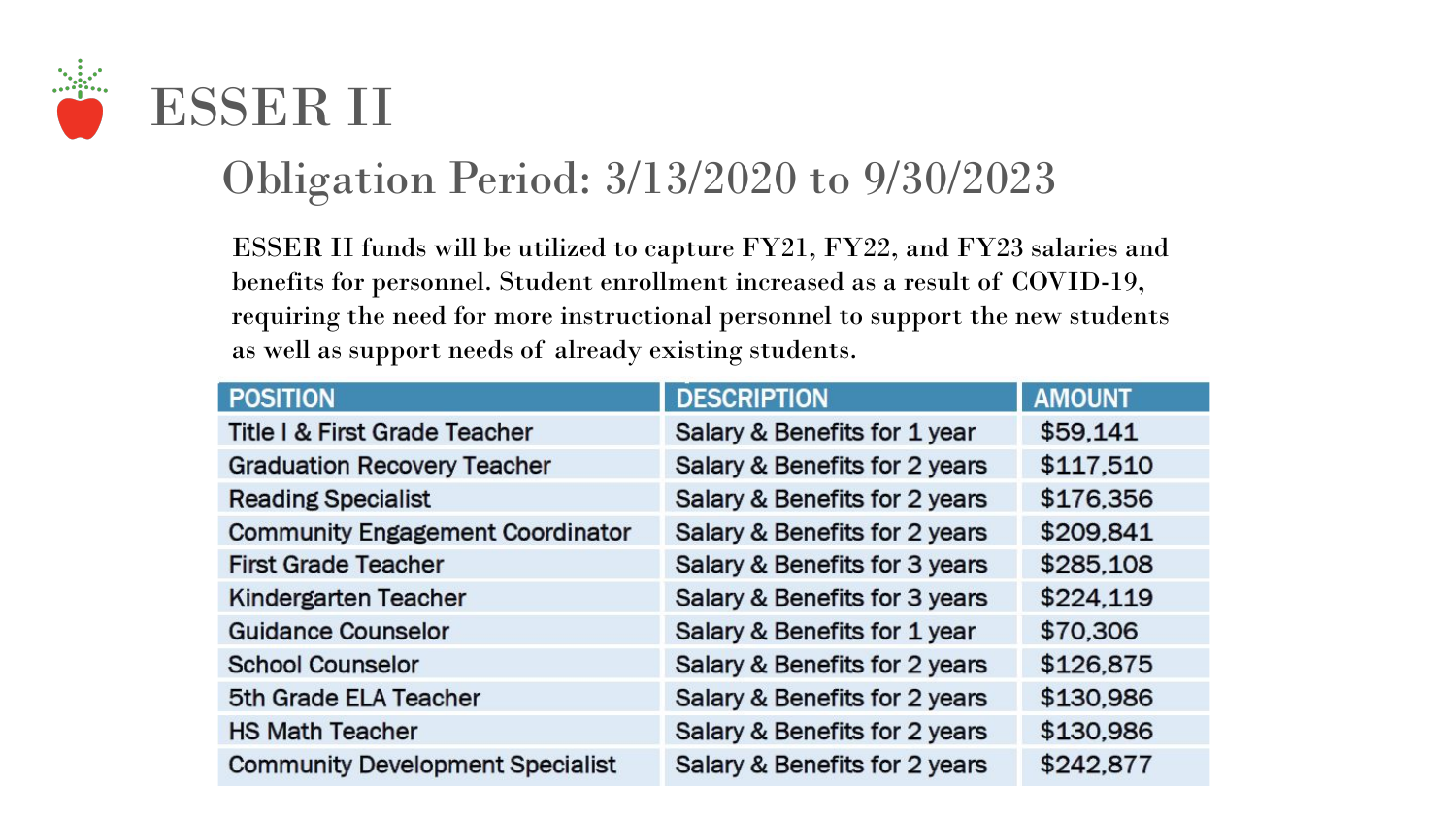### **ARP ESSER** Obligation Period: 3/13/2020 to 9/30/2023

Strategy #1: The school will become trauma-informed and embed social emotional learning into classrooms. Impacting:

Chronic absenteeism

Student Engagement

Social-emotional well-being

Strategy #2: Interventionists will be in classrooms co-teaching and supporting students. Small groups will be held during dedicated enrichment time built into the school day.

Impacting:

Academic impact of last instructional time

Student engagement

Strategy #3: A Parent Impact Coordinator will lead a committee of parents of staff in raising parent engagement to reduce absenteeism.

Impacting:

Chronic absenteeism Student Engagement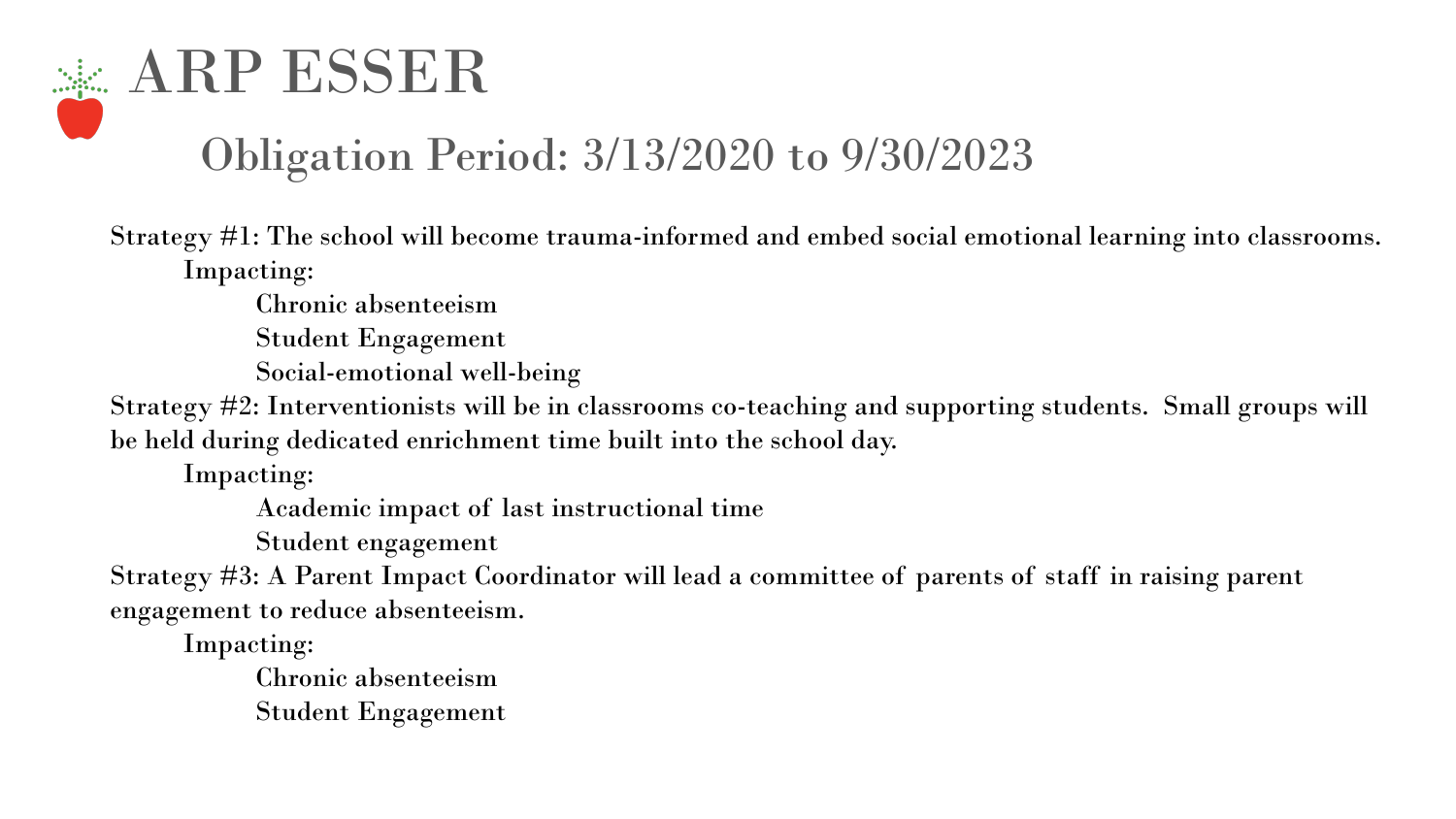### ARP ESSER Learning Loss Obligations Period 3/13/2021 to 9/30/2024

- Social Emotional Learning Set Aside 30%: \$60,281.10
	- The school will become trauma-informed and embed social emotional learning into classrooms for all students, but targeting disproportionate students of children from low-income families, major racial or ethnic groups, and children with disabilities.
	- MTSS data team meetings, SAP referrals, the behavior specialist, school counselors, social worker, parent, staff, and self-referrals. Surveys of students including the PAYS survey will be conducted. Collaboration with 504 Coordinator, and Special Education Coordinator will take place
- Professional Development Set Aside 10%: \$20,093.70
- Reading Support and Improvement 8%: \$15,074.96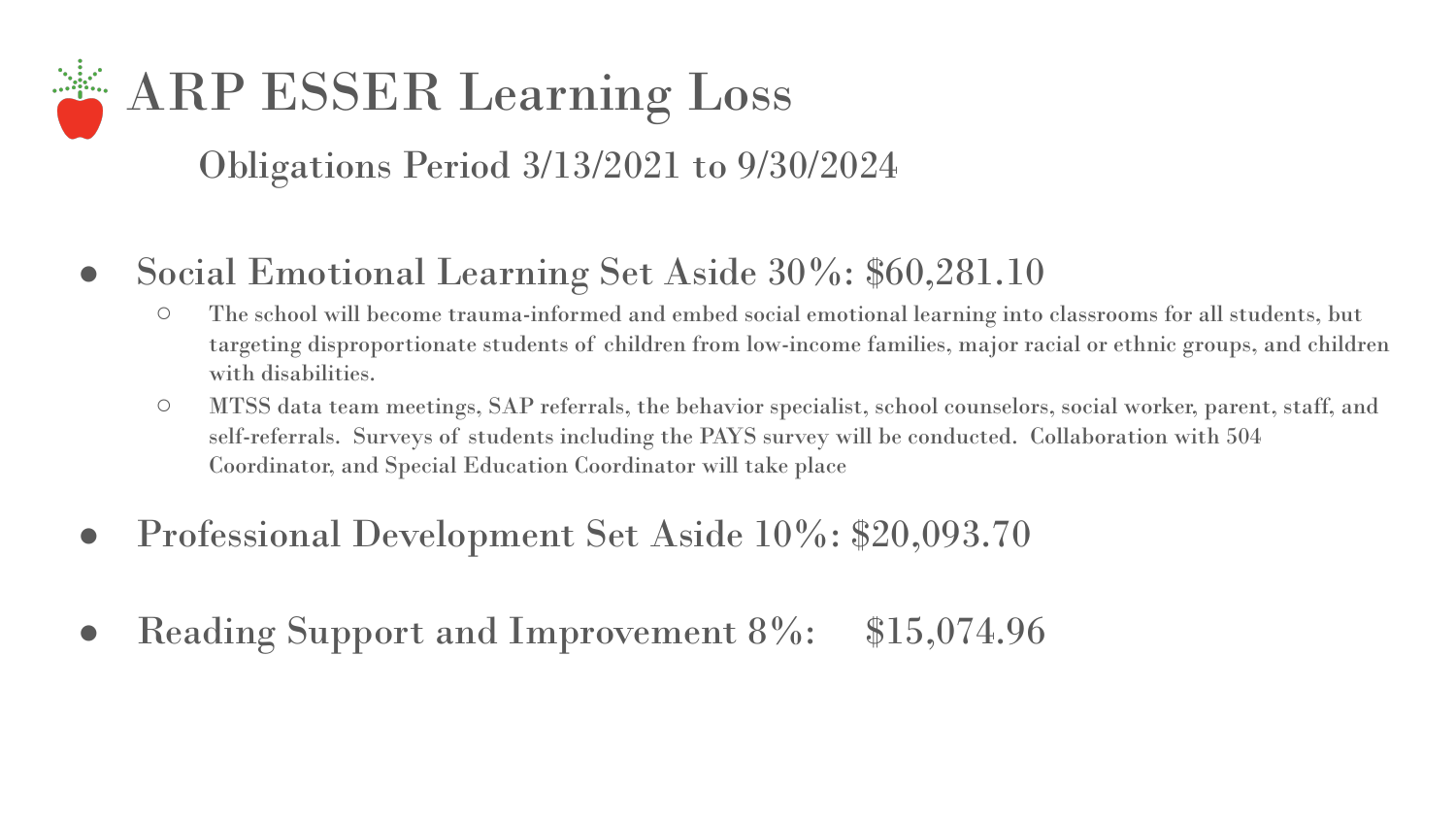#### ARP ESSER Summer School Obligation Period 3/13/2021 to 9/30/2024

- The LEA will evaluate students over-age for grade level, grade level retention reports, and graduation cohort timelines to determine which students will benefit from summer school. Students 2 or more years older than average grade level students, students repeating a grade level or endanger of repeating a grade level, and students who are not target to graduate within 4 years will be targeted for the summer school program. MTSS teams will meet with the parents/caregivers, and student, if age appropriate to discuss the recommendation of summer school. Families may refer the student for summer school. Families may view the student's progress, and participation in the program from the online portal and communication from the summer school teacher. Parents/caregivers will sign an agreement outlining the program.
	- Target student groups: Children from low-income families, and major racial or ethnic groups
	- Some students will use Edmentum's Plato Courseware, which is available for students in grades 5-12. Zearn, and MyView Literacy may be used in K-5. Fundations, Language Live, and Get More Math may be used for students with reading and math needs not addressed in courseware.
	- Students in grade 5-12 will complete courses as assigned to earn credits to move to next grade level
	- Students will use the intervention tools and core content in grades K-5 to close learning gaps identified at the end of the school year or prevent regression for next school year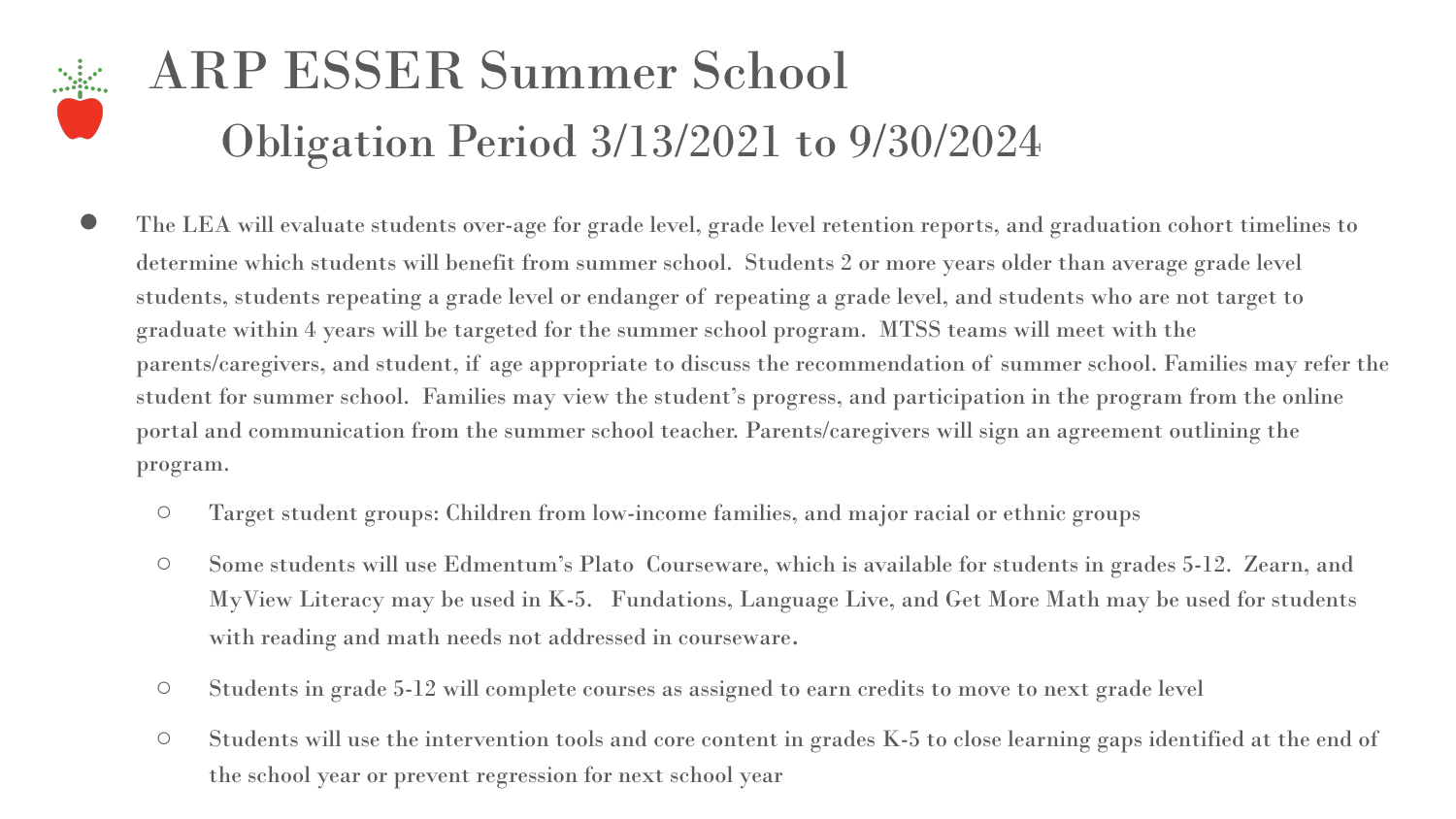

# ARP ESSER After School

#### Obligations Period 3/13/2021 to 9/30/2024

- The LEA held a data carousel in October 2021 with the DataWise team, administrators, and interventionists who evaluated historical data paying particular attention to March 2020 to now. The group worked prioritized the students with the highest needs in learning and engagement gaps. They shared that information with MTSS grade level teams to allow for referrals to the targeting tutoring to be made. Ongoing monthly (or in some cases, bi-weekly) MTSS meetings will monitor progress of all students targeting those with the highest needs. Progress monitoring of goals and interventions are reviewed monthly and students who are not making adequate progress may be referred to the after-school program. Self-referral, and parent referrals are also accepted by the after-school program.
	- Target student groups: Children from low-income families, and major racial or ethnic groups
- The LEA will be providing targeted tutoring in the areas of math and reading. Students, parents, and school personnel may refer the student to the targeted tutoring. Students are paired with the same tutor to maintain academic consistency, and establish routine of engaged learning. The LEA will have access to reports for the tutoring sessions. The LEA will use the school's universal screener and/or benchmark assessment data from the start of the school year to the end of the school to determine if the student meets individual growth targets in the area(s) for which tutoring occurred.
- Families participated in the needs assessment. Families may refer the student for targeted tutoring. Families may view the student's progress, and participation in the program from the online portal. Families participate in MTSS meetings.